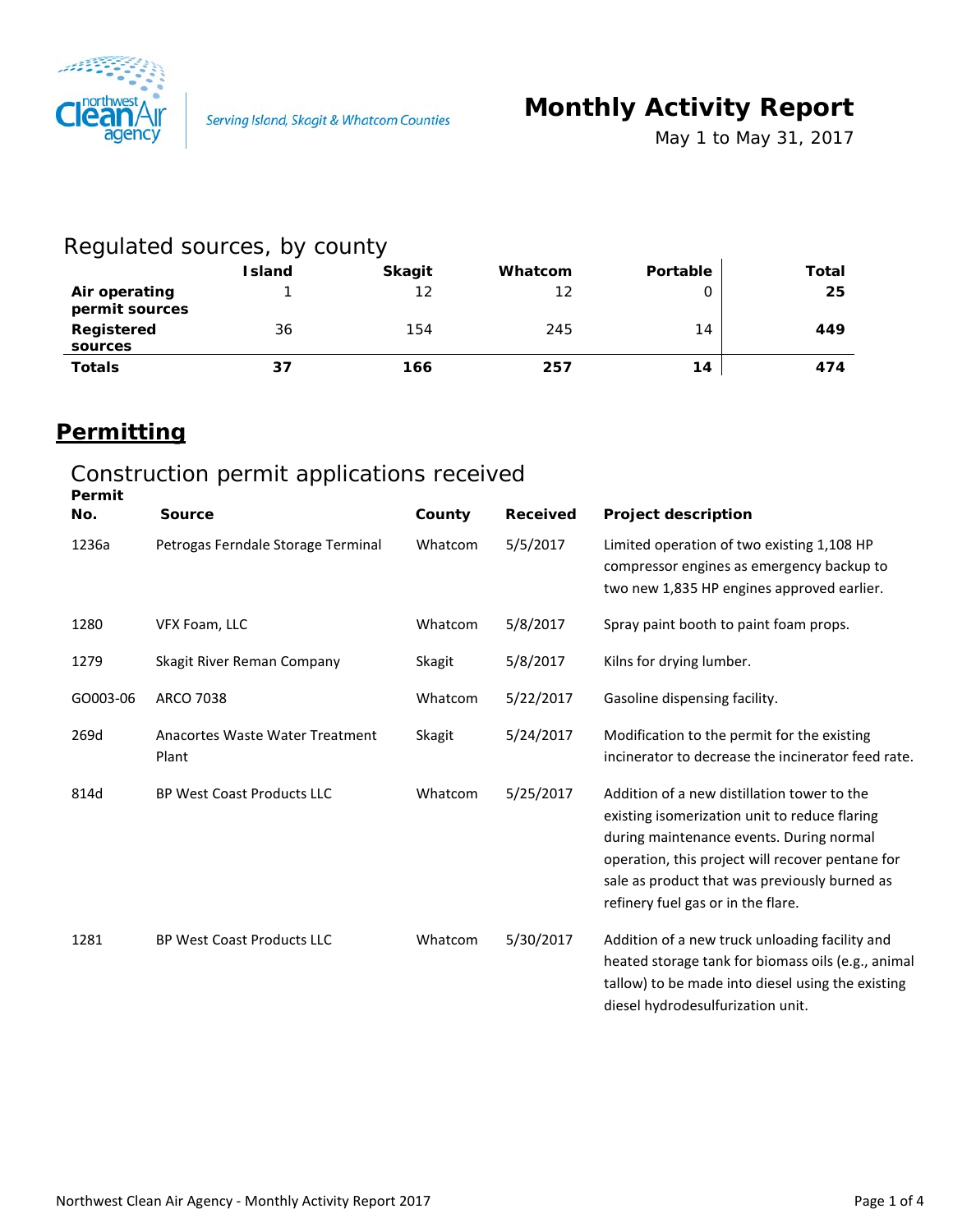## Construction permit decisions

| Processing |  |
|------------|--|
|            |  |

| Permit<br>No. | Source                                 | County  | time $(60)$<br>days max) | <b>Project description</b>       | <b>Action taken</b>             |
|---------------|----------------------------------------|---------|--------------------------|----------------------------------|---------------------------------|
| 1267          | 1st Class Auto Body                    | Whatcom | 21                       | Automotive spray booth           | Permit issued.                  |
| 1271          | Chemco, Inc.                           | Whatcom | 11                       | New natural gas boiler, 300HP.   | Permit issued.                  |
| 1270          | Fernandez Auto Body Shop<br><b>LLC</b> | Whatcom | 7                        | Heated automotive spray booth.   | Permit issued.                  |
| GO003-<br>06  | ARCO 7038                              | Whatcom | 0                        | Gasoline dispensing facility.    | <b>General Order</b><br>issued. |
| 1200          | <b>BP West Coast Products</b><br>LLC   | Whatcom | $\ast$                   | Coker Heater Replacement Project | Permit issued.                  |

\* Permit review included 30-day public comment, hearing, response to comments, and coordination with the Washington Department of Ecology on a Prevention of Significant Deterioration air permit for the same project. The 60-day timeline did not apply in this case. Processing time: 383 days.

#### **Enforcement**

#### Alleged violations

| Case<br>No. | <b>Issue</b><br>Date | <b>Source</b>                                                              | County | Alleged violation description                                                                                                                                                                                                                                                                                                                                                                                                                                                                                                                                                                                                                                                        |
|-------------|----------------------|----------------------------------------------------------------------------|--------|--------------------------------------------------------------------------------------------------------------------------------------------------------------------------------------------------------------------------------------------------------------------------------------------------------------------------------------------------------------------------------------------------------------------------------------------------------------------------------------------------------------------------------------------------------------------------------------------------------------------------------------------------------------------------------------|
| 4245        | 05/22/17             | Roy Donaldon Jr.,<br>Kylene LLC,<br>Matt Kuehn,<br>No 7<br>Development LLC | Skagit | Illegal renovation at 601 Hazel St., Mount Vernon, including failure to:<br>• Communicate to contractors known asbestos materials and/or asbestos<br>survey results prior to beginning renovation activities.<br>• Conduct an asbestos survey prior to renovation activity.<br>• Post an asbestos survey or negative assessment on site.<br>• Properly remove asbestos-containing waste material.<br>• Use certified asbestos workers.<br>• Store asbestos-containing wastes in a controlled area prior to shipment.<br>• Legally dispose of asbestos-containing wastes.<br>This resulted in the disturbance and improper handling and disposal of<br>asbestos-containing materials. |
| 4247        | 05/26/17             | Conway Feed Inc.                                                           | Skagit | Replacement of a control device without an approved NOC.<br>Failure to conduct a timely source test.<br>Source test demonstrated excess PM10 emissions and opacity.                                                                                                                                                                                                                                                                                                                                                                                                                                                                                                                  |

#### Penalties issued (None in May)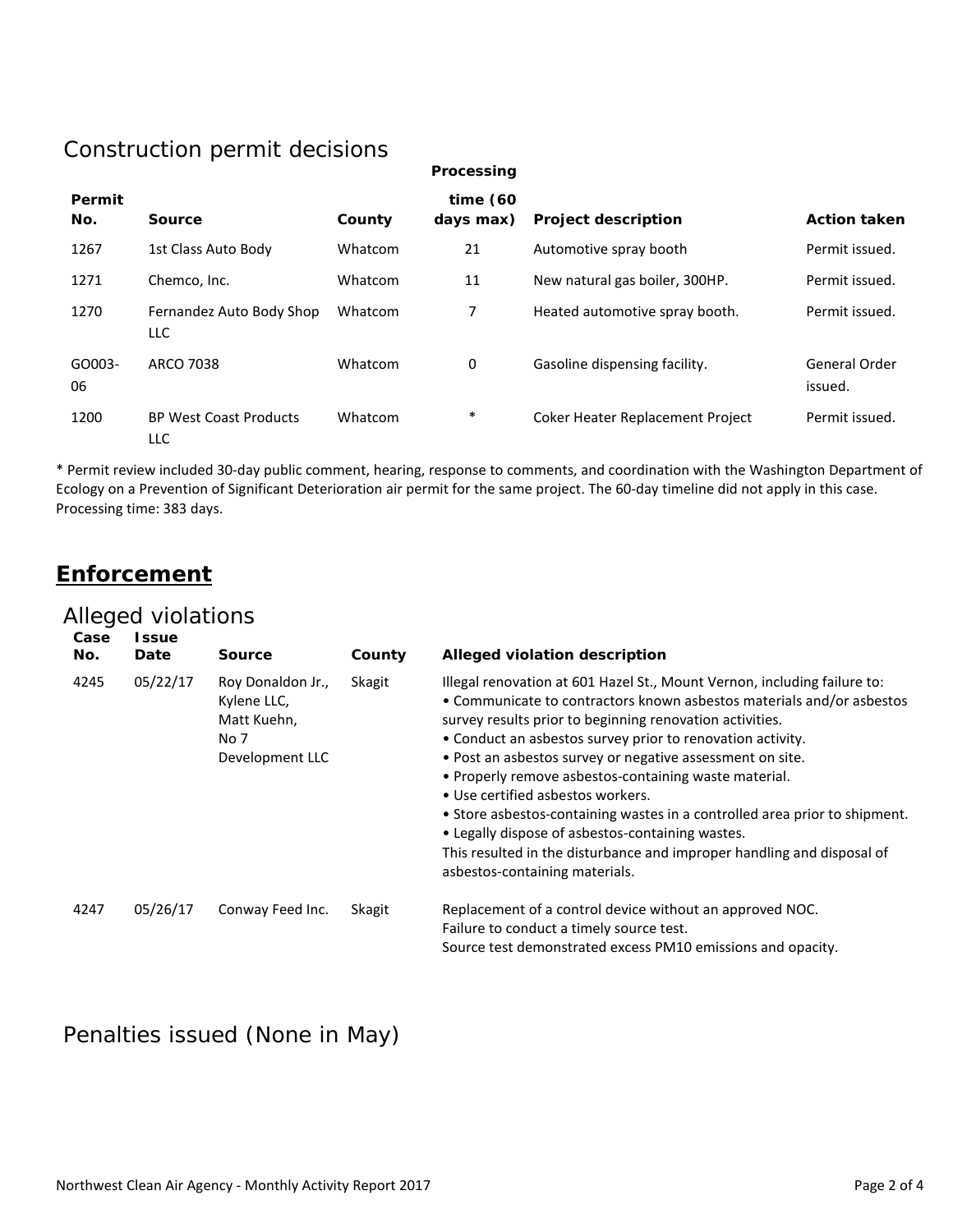### Industry reports of process upsets with potential excess emissions

| Date     | <b>Source</b>                           | County  |
|----------|-----------------------------------------|---------|
| 05/06/17 | Post Point Wastewater Treatment Plant   | Whatcom |
| 05/11/17 | Tesoro Refining & Marketing Company LLC | Skagit  |
| 05/17/17 | <b>BP West Coast Products LLC</b>       | Whatcom |
| 05/25/17 | Post Point Wastewater Treatment Plant   | Whatcom |
| 05/25/17 | <b>BP West Coast Products LLC</b>       | Whatcom |

# Complaint summary

| Agricultural                          | 1  |
|---------------------------------------|----|
| Ashestos                              | 1  |
| Dust, Road/Lot or Construction        | 2  |
| Industrial Emissions                  | 2  |
| Marijuana                             | 1  |
| Odor                                  | 18 |
| Other                                 | 1  |
| <b>Outdoor Burning</b>                | 10 |
| Woodstove                             | 3  |
| <b>TOTAL: (unique for the period)</b> | 39 |